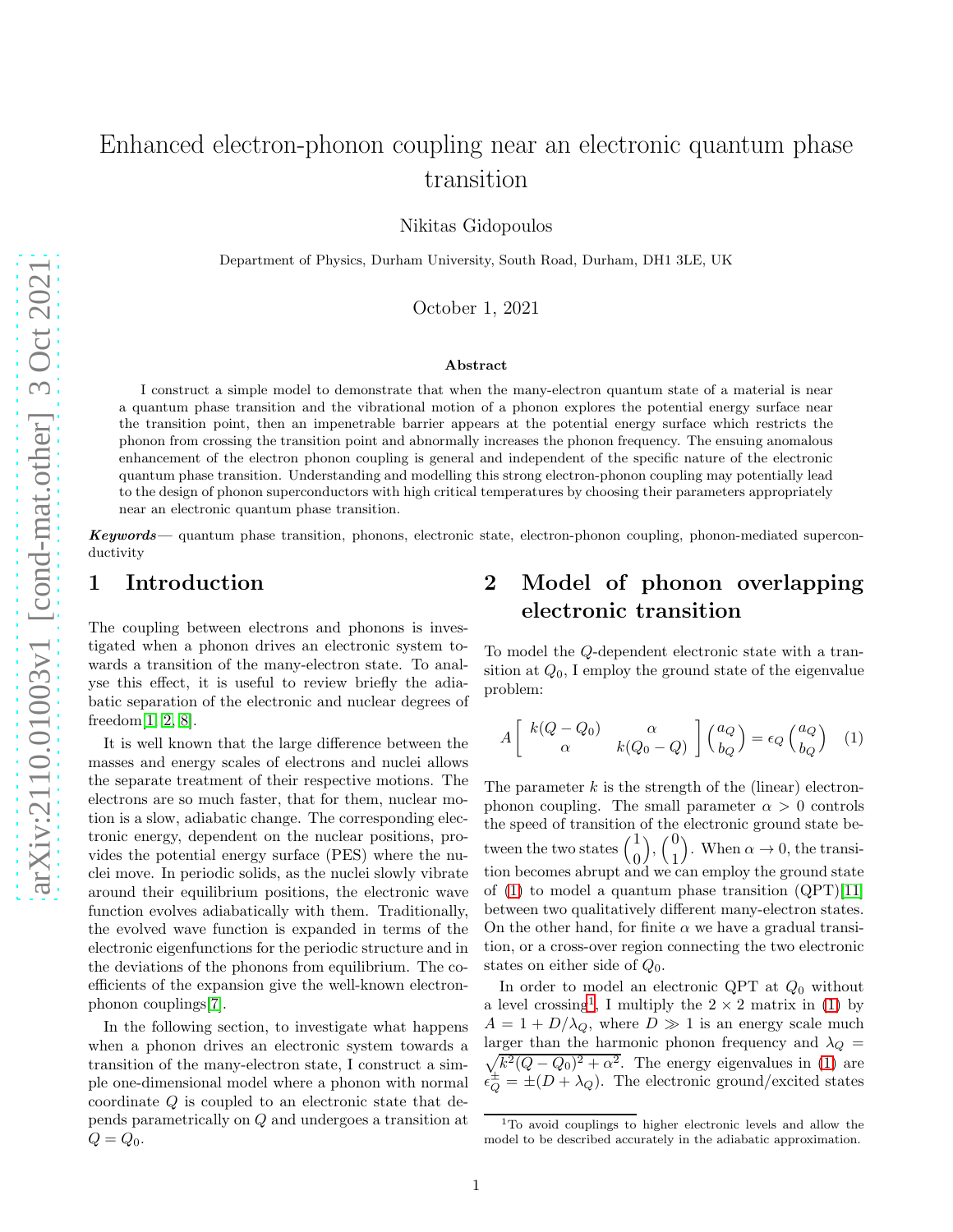are 
$$
\begin{pmatrix} a_Q^{\pm} \\ b_Q^{\pm} \end{pmatrix}
$$
 where,

<span id="page-1-5"></span>
$$
a_Q^{\pm} = \pm \frac{1}{\sqrt{2}} \sqrt{1 \pm \frac{Q - Q_0}{\sqrt{(Q - Q_0)^2 + (\alpha/k)^2}}}, \quad (2)
$$

$$
b_Q^{\pm} = \frac{1}{\sqrt{2}} \sqrt{1 \mp \frac{Q - Q_0}{\sqrt{(Q - Q_0)^2 + (\alpha/k)^2}}}.
$$
 (3)

To proceed with the construction of the model, I choose (for zero electronic coupling,  $k = 0$ ) a harmonic phonon, with unit mass and oscillator strength. The harmonic oscillator potential has its minimum at  $Q = 0$ , slightly offset from the QPT at  $Q_0 > 0$ . The Hamiltonian of the combined electron-phonon system is (in atomic units,  $\hbar = 1$ :

$$
H = -\frac{1}{2}\frac{d^2}{dQ^2} + \frac{Q^2}{2} + A \left[ \begin{array}{cc} k(Q - Q_0) & \alpha \\ \alpha & k(Q_0 - Q) \end{array} \right] (4)
$$

Because a large gap of magnitude,  $\epsilon_{Q_0}^+-\epsilon_Q^ Q_0 = 2(D +$  $\alpha$ ), separates the two adiabatic electronic energy levels, the electron-phonon states  $|\Psi_n(Q)\rangle$  are described accurately in the adiabatic approximation[\[2,](#page-3-1) [8\]](#page-3-2). Hence, we can write for the electron-phonon states  $|\Psi_n(Q)\rangle$  involving the adiabatic electronic ground state,

$$
|\Psi_n(Q)\rangle \simeq \binom{a_Q^-}{b_Q^-} X_n(Q). \tag{5}
$$

The adiabatic phonon wavefunctions  $X_n(Q)$  satisfy the one-dimensional adiabatic phonon Schrödinger's equation,

<span id="page-1-0"></span>
$$
\left[-\frac{1}{2}\frac{d^2}{dQ^2} + V(Q)\right]X_n(Q) = E_n X_n(Q),\tag{6}
$$

where  $V(Q)$  is the (anharmonic) PES corresponding to the adiabatic electronic ground state

$$
V(Q) = \frac{1}{2}Q^2 - \sqrt{k^2(Q - Q_0)^2 + \alpha^2}.
$$
 (7)

In Eqs. [\(6](#page-1-0)[,7\)](#page-1-1) I have shifted the PES and phonon energy by the constant D.

The PES where the phonon vibrates is shown in Fig. [1.](#page-1-2) When  $\alpha = 0$ , the model mimics a QPT of the adiabatic electronic ground state at  $Q_0$ , at the cusp in the PES.

## 3 Strong electron-phonon coupling near a QPT

I now investigate if anything dramatic happens to the coupling between the electronic state undergoing transition and the phonon when we solve the adiabatic phonon Schrödinger [\(6\)](#page-1-0) (using  $k = 1$ ,  $Q_0 = 0.5$  in a.u.). I used



<span id="page-1-2"></span>Figure 1: Anharmonic PES (blue) for  $\alpha \to 0$ , omitting the DBOC, showing the phonon ground and first excited state wavefunctions (solid lines) and energies (dashed lines) in orange.

ground and first excited state wavefunctions (solid lines) and energies (dashed lines), which are shown in Fig. [1](#page-1-2) in orange. The energy gap between the two energy levels gives an estimate for the phonon frequency. (The PES is anharmonic and the low lying phonon energy levels are not equally spaced.)

<span id="page-1-3"></span>Having chosen the parameters of the model appropriately, the wavefunction for the vibrating phonon coordinate  $Q$  overlaps the QPT at  $Q_0$ , Fig. [1.](#page-1-2) Hence, the zeropoint motion allows the phonon to explore the neighbourhood of the QPT. In doing so, it carries with it, adiabatically, the electronic wavefunction [\(5\)](#page-1-3). Consequently, according to the solution of this model shown in Fig. [1,](#page-1-2) the material is predicted to undergo successive phase transitions (at the phonon zero-point frequency) as the phonon oscillates crossing the QPT at  $Q_0$ . However, this result is unphysical; such recurring phase transitions are not observed in real materials.

<span id="page-1-1"></span>One might expect that non-adiabatic effects[\[5,](#page-3-6) [6\]](#page-3-7) would come into play and change the adiabatic picture[\[8\]](#page-3-2). However, in our model non-adiabatic effects are small (by choosing  $D \gg 1$ ). In any case, the unphysical prediction remains valid for materials well described by the adiabatic approximation.

The paradox is resolved by including a term that is routinely omitted in the adiabatic approximation for solids, but in this case it becomes important. In the adiabatic approximation, the potential surface includes a correction energy term, known in the literature as the diagonal Born-Oppenheimer correction (DBOC)[\[8,](#page-3-2) [4,](#page-3-8) [12\]](#page-3-9). The correction term is given by,

<span id="page-1-4"></span>
$$
W(\mathbf{R}_1, ..., \mathbf{R}_N) = \sum_{a} \frac{\hbar^2}{2M_a} \langle \nabla_{\mathbf{R}_a} \Phi_{\mathbf{R}_1, ..., \mathbf{R}_N} | \nabla_{\mathbf{R}_a} \Phi_{\mathbf{R}_1, ..., \mathbf{R}_N} \rangle
$$
 (8)

Mathematica<sup>[\[9\]](#page-3-5)</sup> to solve numerically [\(6\)](#page-1-0) for the phonon In the adiabatic approximation the state  $|\Phi_{\mathbf{R}_1,...,\mathbf{R}_N}\rangle$ where  $|\Phi_{\mathbf{R}_1,...,\mathbf{R}_N}\rangle$  is the many-electron ground state.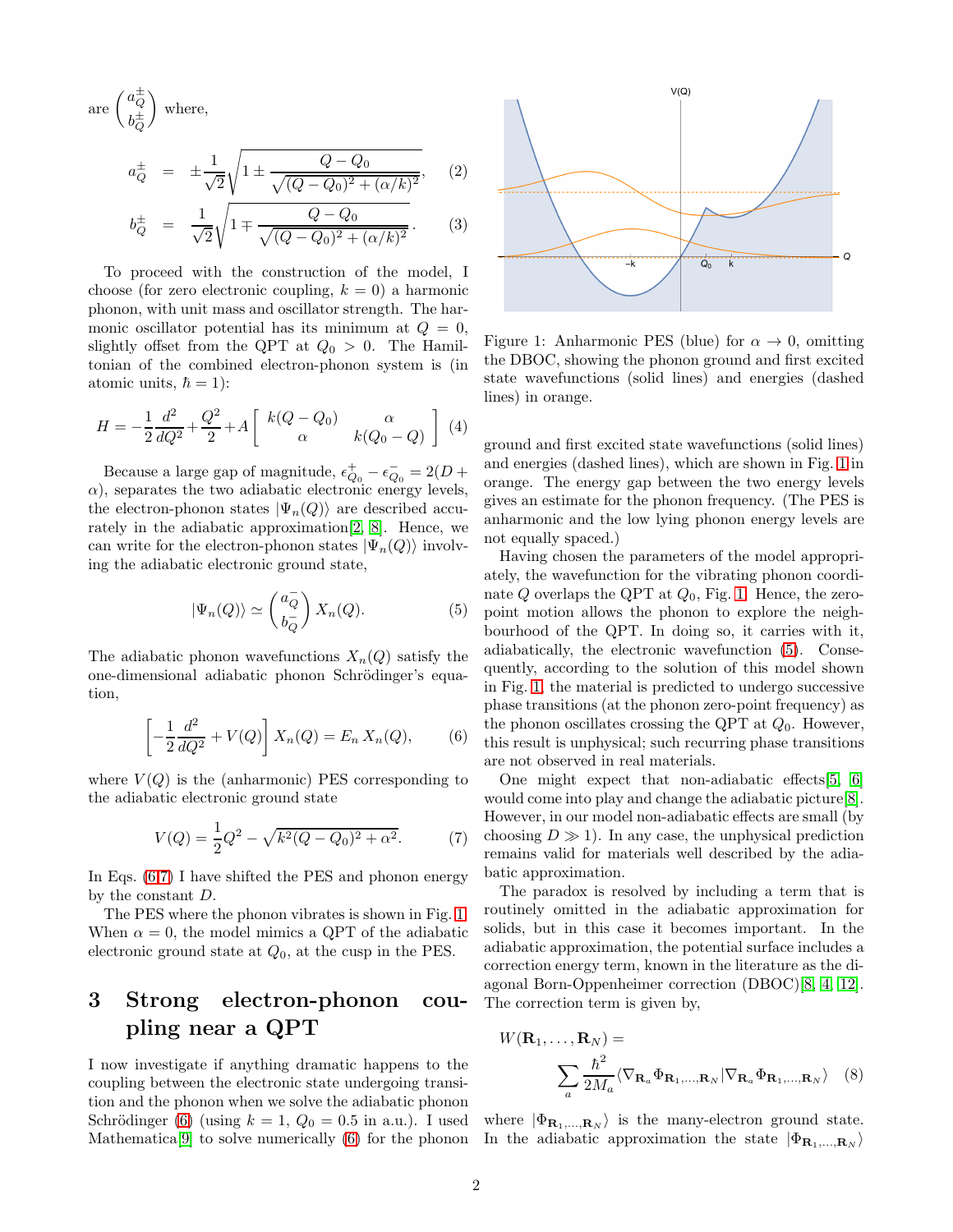depends parametrically on the nuclear positions,  $\{R_1, \ldots, R_N\}$ . The sum is over the nuclei,  $1 \le a \le N$ , the gradients  $\nabla_{\mathbf{R}_a}$  are over the nuclear positions;  $M_a$  are the nuclear masses and the bra-ket notation shows integration over electronic degrees of freedom. A simple inspection of the term reveals that  $W(\mathbf{R}_1, \ldots, \mathbf{R}_N)$  is a positive (repulsive) energy term and that it is a measure of the rate of change of the electronic state  $|\Phi_{\mathbf{R}_1,...,\mathbf{R}_N}\rangle$ when the nuclear positions change, e.g. along a phonon. Because each term of the sum is divided by the corresponding nuclear mass, the DBOC term is thought to be vanishingly small and is typically omitted. However, this omission is not justified when a phonon drives the manyelectron ground state towards a transition: The rapid change of the electronic wave function in the vicinity of the transition makes the derivatives of electronic state grow and ultimately diverge at the point of the transition. Division by the large nuclear mass can no longer give a vanishingly small term. As a result, the DBOC energy term increases and takes the shape of a barrier in the PES, preventing the phonon from crossing the transition point and thereby strongly affecting its energy and wave function.

In the following, I illustrate this effect with the help of our model. We shall see that inclusion of the DBOC leads to an abnormal increase of the phonon frequency.

The DBOC in [\(8\)](#page-1-4) becomes for our model,

$$
W(Q) = \frac{1}{2} \left( \frac{da_{Q}^{-}}{dQ} \right)^{2} + \frac{1}{2} \left( \frac{db_{Q}^{-}}{dQ} \right)^{2}.
$$
 (9)

From the Q-dependent electronic state  $\begin{pmatrix} a\bar{Q} & b\bar{Q} & c\bar{Q} & d\bar{Q} & d\bar{Q} & d\bar{Q} & d\bar{Q} & d\bar{Q} & d\bar{Q} & d\bar{Q} & d\bar{Q} & d\bar{Q} & d\bar{Q} & d\bar{Q} & d\bar{Q} & d\bar{Q} & d\bar{Q} & d\bar{Q} & d\bar{Q} & d\bar{Q} & d\bar{Q} & d\bar{Q} & d\bar{Q} & d\bar{Q} & d\bar{Q} & d$ Q  $b_{\overline{O}}^-$ Q  $\Big)$  we can obtain the DBOC energy term. Using Eqs.  $(2,3,9)$  $(2,3,9)$  we obtain

$$
W(Q) = \frac{1}{8} \frac{(\alpha/k)^2}{\left[ (Q - Q_0)^2 + (\alpha/k)^2 \right]^2}.
$$
 (10)

 $W(Q)$  is a function peaked at  $Q_0$ . In the limit  $\alpha \to 0$ , it becomes a delta function barrier with diverging weight, proportional to  $1/\alpha$ . Scattering of a wave on a onedimensional delta function barrier with infinite weight gives transmission coefficient equal to zero and reflection coefficient equal to one.

Fig. [2](#page-3-10) shows the potential energy surfaces, including the DBOC barrier for a small  $\alpha$  and for  $\alpha \rightarrow 0$ , together with the phonon wavefunctions and energies. It is evident, that introducing the DBOC for a finite  $\alpha$ , the phonon wavefunctions tunnel less to the right side of the transition. At the same time, the phonon frequency (gap) increases. In the limit  $\alpha \to 0$ , the DBOC term has become an infinitely thin but impenetrable, deltafunction barrier, confining perfectly the phonon wave functions on the left of the transition point.

This picture is physically intuitive, especially compared with the prediction when the DBOC is ignored, that phonons near e.g. a metal to Mott-insulator transition can tunnel between the two regions and thus induce recurring metal-insulator transitions, or perhaps bring the electronic state in a superposition of entirely different macroscopic states (but see Ref.[\[3\]](#page-3-11)).

Increase of phonon frequency with DBOC

|  |  | $\alpha = 0.3 \ \alpha = 0.2 \ \alpha = 0.1 \ \alpha = 0.01 \ \alpha \rightarrow 0$ |  |
|--|--|-------------------------------------------------------------------------------------|--|
|  |  | $\omega$ 0.954 1.027 1.130 1.236 1.244                                              |  |
|  |  | $\Delta\omega/\omega_0$ 0.14 0.23 0.35 0.48 0.49                                    |  |

<span id="page-2-1"></span>Table 1: Phonon frequencies in atomic units, approximated as the energy differences between the two lowest phonon energy levels, when the DBOC is included. Smaller value of  $\alpha$  indicates a faster transition. The difference,  $\Delta \omega = \omega - \omega_0$ , is from the reference value  $\omega_0 = 0.836$  au, when the DBOC is omitted, see Fig[.1.](#page-1-2)

Finally, Table [1](#page-2-1) shows the increase and relative increase of the phonon frequency, due to the confinement from the DBOC barrier. The jump for  $\alpha \to 0$  is almost 50%. I note the critical temperature in phonon-mediated superconductivity increases quasi-linearly with phonon frequency[\[10\]](#page-3-12).

#### 4 Discussion

<span id="page-2-0"></span>For materials described accurately by the adiabatic approximation, when a phonon brings the adiabatic electronic state near a QPT, a dramatic enhancement is predicted in the coupling between the phonon and the many-electron ground state. The coupling manifests primarily by the erection of a DBOC barrier that pushes the phonon wave function away from the transition thus raising abruptly the phonon frequency. The topology of the phonons is important, as the confinement of the phonon wave function is more effective in reduced dimensions. The predicted mechanism is strongest near a true phase transition of the many-electron ground state but is still nonzero with a more gradual change between the two end-ground-states of the infinite system, as for example in the cross-over region between two electronic phases. In that case, a secondary effect is that since the PES changes with the mass-dependent DBOC term, then the dynamical matrix (Hessian) changes; the diagonalization of the corrected Hessian will give corrected normal modes, corrected phonon frequencies and corrected electron-phonon coupling matrix elements. The theoretical derivation of these corrections will be presented in a future publication.

In this work, the theoretical prediction relies on the validity of the adiabatic approximation. In a forthcoming paper, I study the extension of the proposed mechanism to materials where the adiabatic approximation breaks down [\[5,](#page-3-6) [6\]](#page-3-7).

The immediate area of application of the theoretical prediction is in phonon-mediated superconductivity. In